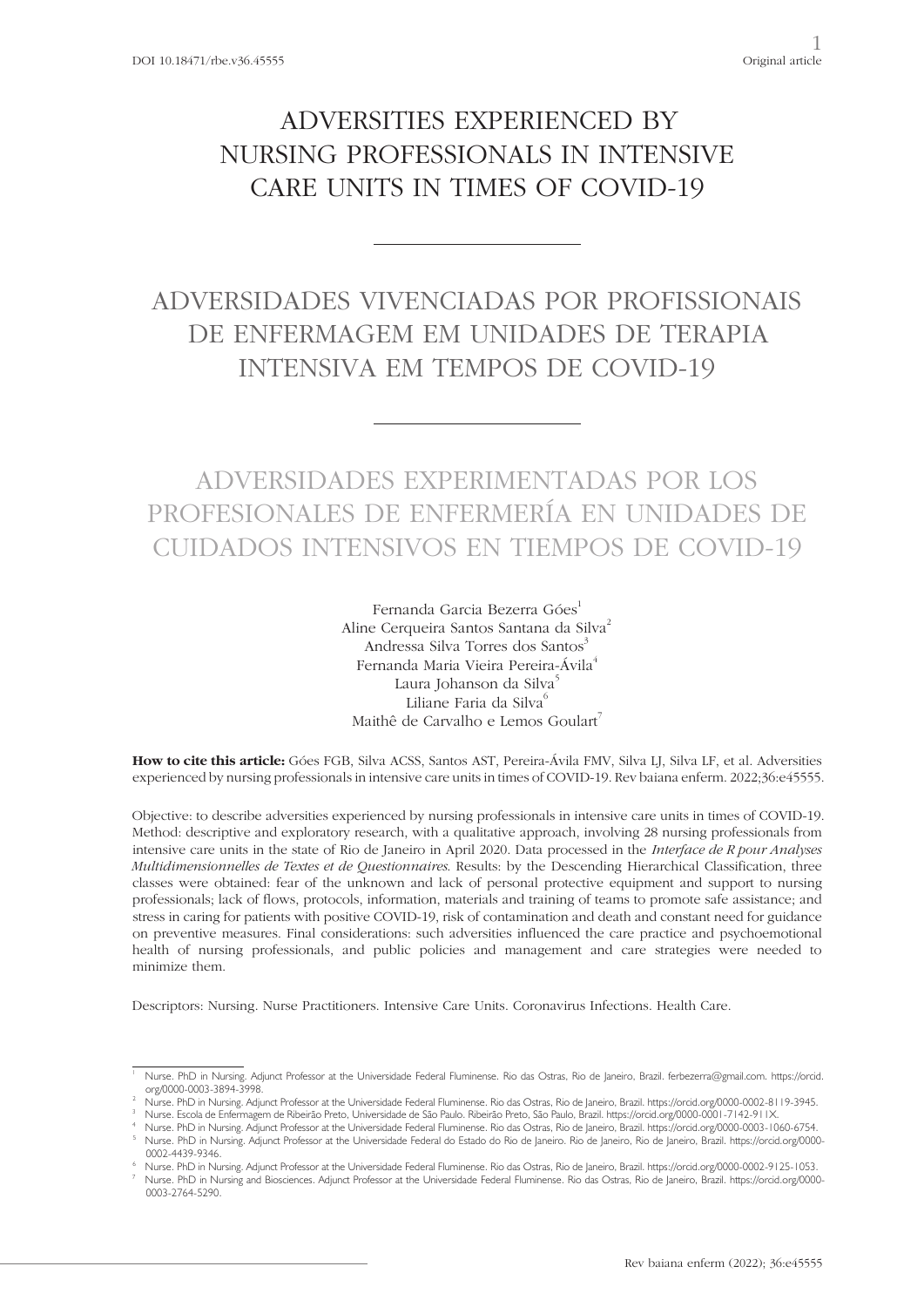*Objetivo: descrever adversidades vivenciadas por profissionais de enfermagem em unidades de terapia intensiva em tempos de COVID-19. Método: pesquisa descritiva e exploratória, de abordagem qualitativa, envolvendo 28 profissionais de enfermagem de unidades de terapia intensiva no estado do Rio de Janeiro em abril de 2020. Dados processados no Interface de R pour Analyses Multidimensionnelles de Textes et de Questionnaires. Resultados: pela Classificação Hierárquica Descendente, obtiveram-se três classes: medo do desconhecido e falta de equipamentos de proteção individual e suporte aos profissionais de enfermagem; falta de fluxos, protocolos, informações, materiais e treinamento das equipes para promoção de uma assistência com segurança; e estresse no cuidar do paciente com COVID-19 positivo, risco de contaminação e morte e necessidade constante de orientações sobre medidas preventivas. Considerações finais: tais adversidades impactavam na prática assistencial e na saúde psicoemocional dos profissionais de enfermagem, sendo necessárias políticas públicas e estratégias gerenciais e assistenciais para minimizá-las.*

*Descritores: Enfermagem. Profissionais de Enfermagem. Unidades de Terapia Intensiva. Infecções por Coronavírus. Assistência à Saúde.*

*Objetivo: describir las adversidades experimentadas por los profesionales de enfermería en las unidades de cuidados intensivos en tiempos de COVID-19. Método: investigación descriptiva y exploratoria, con enfoque cualitativo, en la que participaron 28 profesionales de enfermería de unidades de cuidados intensivos del estado de Río de Janeiro en abril de 2020. Datos tratados en la Interface de R pour Analyses Multidimensionnelles de Textes et de Questionnaires. Resultados: por la Clasificación Jerárquica Descendente se obtuvieron tres clases: miedo a lo desconocido y falta de equipo de protección personal y apoyo a los profesionales de enfermería; falta de flujos, protocolos, información, materiales y capacitación de los equipos para promover la asistencia segura; y el estrés en la atención a pacientes con COVID-19 positivo, el riesgo de contaminación y muerte y la necesidad constante de orientación sobre medidas preventivas. Consideraciones finales: tales adversidades impactaron en la práctica asistencial y en la salud psicoemocional de los profesionales de enfermería, y se necesitaron políticas públicas y estrategias de gestión y cuidado para minimizarlas.*

*Descriptores: Enfermería. Enfermeras Practicantes. Unidades de Cuidados Intensivos. Infecciones por Coronarivus. Atención a la Salud.*

### **Introduction**

Contamination among people by severe acute respiratory syndrome coronavirus 2 (SARS-CoV-2), which caused Coronavirus Disease 2019 (COVID-19), presents a serious public health problem in several countries, including Brazil, with serious health, social, economic and political impacts. The World Health Organization recorded more than 232 million cases worldwide by the end of September 2021. In Brazil, this disease reached over 21 million people up to the same period, with a lethality rate of 2.8%(1). According to the *Conselho Federal de Enfermagem*, 58,559 nursing professionals reported contamination and 866 deaths were confirmed among individuals in the class $^{(2)}$ .

SARS-CoV-2 is highly transmissible by droplets and aerosols expelled by the speech, sneezing or coughing of an infected person, especially indoors and in hospital environments. When the necessary containment measures are not adopted, the exposed individual can be contaminated and develop the disease or  $not^{(3)}$ . The clinical picture of COVID-19 has a broad spectrum, from fever and flu-like syndrome to severe pneumonia with important pulmonary involvements requiring hospitalization and, in many cases, intensive care. Among the complications, severe acute respiratory syndrome (SARS), heart failure and secondary infection stand out $^{(4)}$ .

There was an increase in the demand in health services for the treatment of the disease, overloading the health systems of the countries most affected by the pandemic, including Brazil. This demand generated overcrowding of institutions and exhaustion of professionals who work on the front line, including high complexity care. Given this pandemic context, the pressure on the global health workforce promoted different adversities, as many workers not only fought the virus and the disease, but also the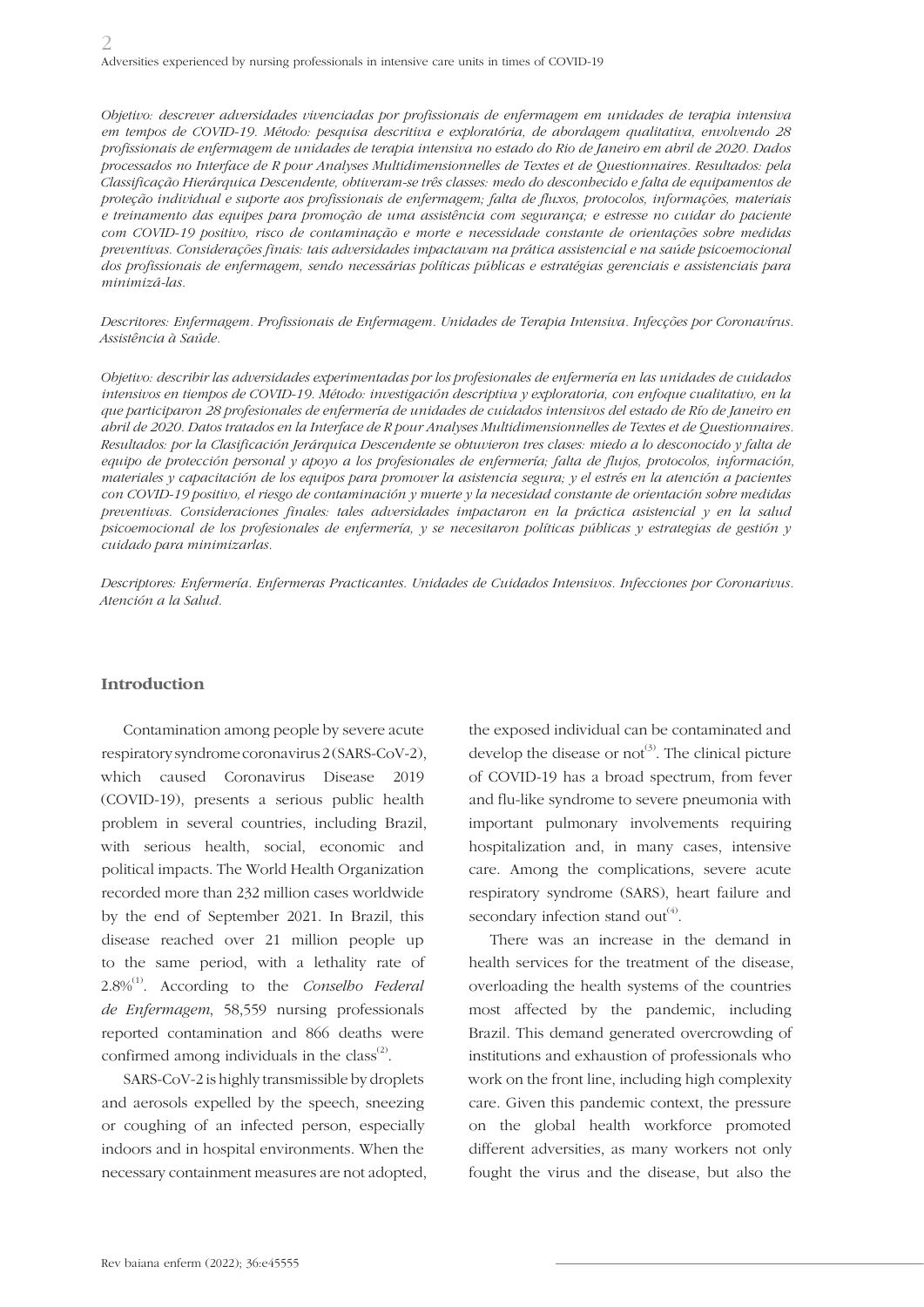humanitarian crisis, with limited supplies of protective items. This set of factors put them at imminent risk of contamination $(5-6)$ .

At the forefront of care for critically ill patients affected by COVID-19 in intensive care units, there are nursing professionals, who are dedicated full-time to the care of the sick. However, the physical proximity to the severe patient and the procedures that generate a greater number of droplets and aerosols increase the risk of infection for these professionals. With emphasis on intubation and orotracheal aspiration, two practices constant in this scenario, are the procedures with the greatest potential for contamination $\sigma$ <sup>(7)</sup>.

Nursing professionals are not only vulnerable to a greater possibility of infection, but also to mental health problems, for fear of falling ill, dying and of contaminating patients and family members. Data point to physical and psychic exhaustion, difficulties in decision-making and anxiety due to the pain of losing patients and colleagues, as well as the risk of infection and the possibility of transmitting to family members<sup> $(8-9)$ </sup>.

Therefore, there are countless adversities faced by health teams, especially nursing, before this pandemic. However, primary studies, which point to the concrete working conditions and the reality experienced by nursing teams in intensive care units in the Brazilian context, to combat the new coronavirus, are still scarce in different information resources in the health area, considering the contemporaneity of the world situation.

Therefore, every initiative that seeks to add new evidence in order to collaborate in assertive decision-making in care and management related to coping with this problem by professionals working on the front line is valid, including intensive care, which justifies the accomplishment of this investigation. Thus, the aim of the study was to describe adversities experienced by nursing professionals in intensive care units in times of COVID-19.

## **Method**

Descriptive and exploratory research, with a qualitative approach $(10)$ , which followed the Consolidated Criteria of Qualitative Research Reports (COREQ), whose data collection occurred in online format. The inclusion criteria were: nursing professionals working in intensive care units in the state of Rio de Janeiro and who treated suspected and/or confirmed cases of patients with COVID-19. Exclusion criteria were not adopted. The constitution of the sample considered the minimum number necessary by the analysis software, which recommends between 20 and 30 texts<sup>(11)</sup>. Thus, 28 health professionals participated.

Data collection was performed between April 20 and 27, 2020, by semi-structured form, made available by e-mail and WhatsApp. To recruit the participants, the snowball technique was adopted, performed through reference chains to locate potential participants. The first professionals invited by the research team, at the end of filling out the form, indicated other possible participants.

The instrument used contained two parts: general information – gender, age, professional category, time of professional training, specialization, type of hospital, sector of activity and work scale; information regarding professional performance, main challenges experienced and possible coping strategies during the COVID-19 pandemic. The form was validated regarding appearance and content by professors with PhD in nursing.

The analysis was performed using two software: IBM®SPSS – for the analysis of the characterization of the participants regarding the closed questions of the first part of the instrument, through descriptive statistics with calculations of absolute and relative frequency and measures of central tendency (mean, minimum and maximum) and dispersion (standard deviation); *Interface de R pour Analyses Multidimensionnelles de Textes et de Questionnaires* (IRAMUTEQ) – for the processing of the textual corpus generated by the answers of professionals regarding the open questions present in the second part of the form, using the methods Word Cloud and Descending Hierarchical Classification (DHC).

It is noteworthy that the interpretation of text segments was based on the methodological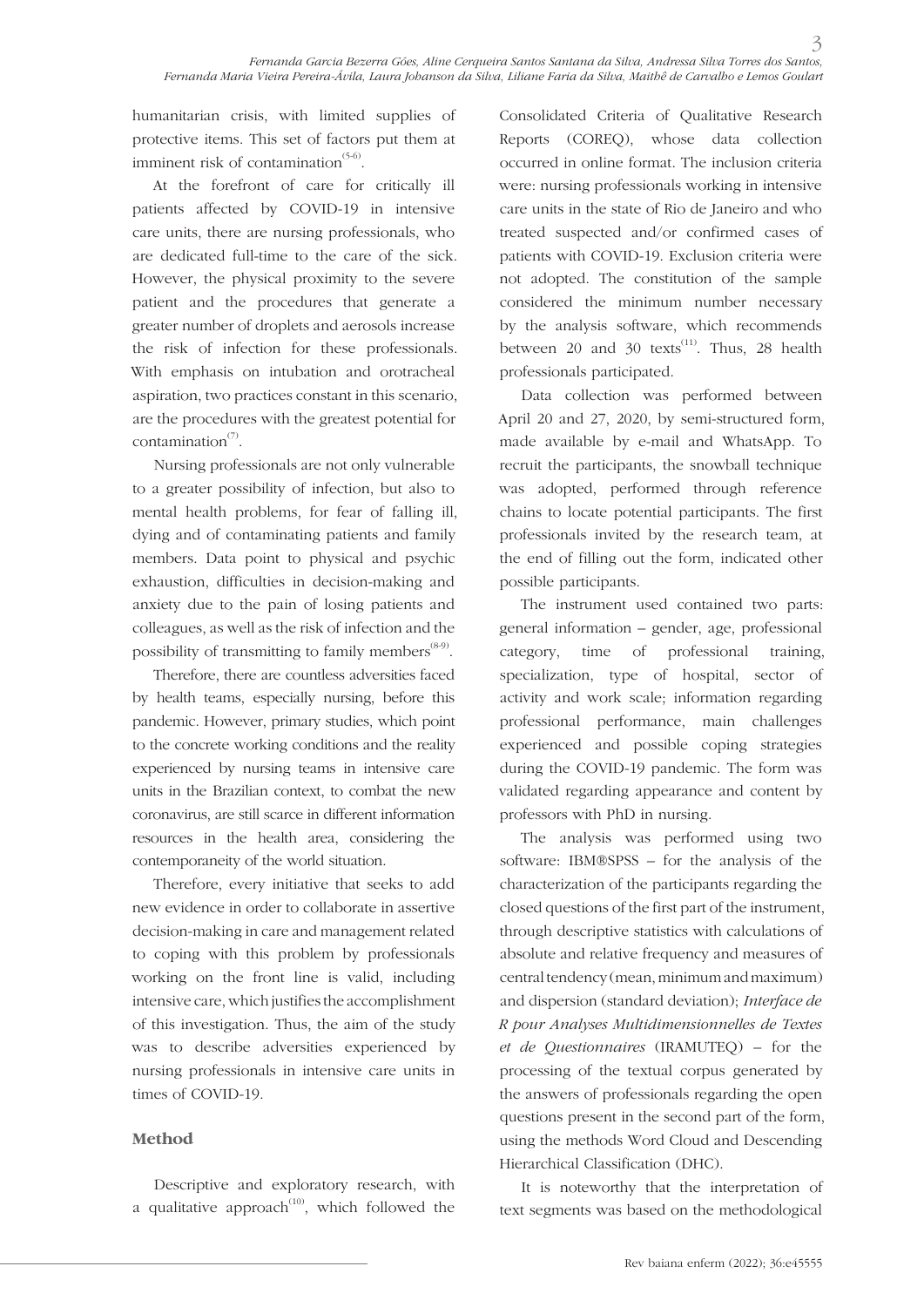assumptions of Thematic Analysis, which consists of discovering the cores of meanings that compose a communication whose presence or frequency means something for the analytical object<sup> $(10)$ </sup>. To this end, the active forms of each class of text segments, including nouns, adjectives and unrecognized forms, were redeemed, such as, for example, the acronyms, especially those that obtained a value ≥3.84 in the chi-square test  $(\chi^2)$ , revealing the associative force between the words in their respective class. With this rescue, we sought to reach the core of understanding the participants' responses, making inferences and interpretations according to the conceptual frameworks of the study.

The study was approved by the *Comissão Nacional de Ética em Pesquisa* (CONEP), with the Certificate of Presentation for Ethical Appreciation (CAAE) n. 30612920.6.0000.0008, and Opinion n. 3.980.287. Participants had their confidentiality and anonymity assured, upon acceptance of the Informed Consent Form made available online. In the identification of the speech fragments in this article, an alphanumeric code was used, in which the letter P (participant) is followed by a cardinal number, according to the order of participation in the research.

### **Results**

The participants were 28 (100%) nursing professionals. The majority – 24 (85.7%) – consisted of women, with a mean age of 35.5 years (SD=7.3), with a minimum of 24 years and a maximum of 51 years. Regarding professional education, 23 (82.1%) had the highest degree in nursing, however, among these, 6 (21%) also had technical training in the area and the other 5 (18%) were exclusively nursing technicians. The mean time of professional training was 9.9 years (SD=6.6), with a minimum of 8 months and maximum of 24 years. Most professionals – 23

 $(82.1\%)$  – had specialization courses, but only 7 (25.0%) in intensive care.

Concerning professional performance, more than half  $-17$  (60.7%) – worked exclusively in intensive care units in the public sector, 7 (25%) in the private sector, 3 (10.7%) from both sectors and 1 (3.6%) from the philanthropic sector. Most of them, these hospitals are located in the capital or metropolitan region of the state of Rio de Janeiro – 24 (85.7%) – but there was the participation of professionals working in hospitals in the *Região Serrana* – 2 (7.1%) –, *Norte Fluminense* – 1 (3.6%) – and *Baixada Litorânea*  $-1$  (3.6%). Although 23 (82.1%) professionals were nursing graduates, the position of nurse in the hospital was occupied by only 18 (64.3%) of these participants. Therefore, 10 (35.7%) worked as nursing technicians. It is noteworthy that, predominantly, these were team members – 22 (78.6%) – who worked in direct care to adult patients who required intensive care, including those with COVID-19, and the other 6 (21.4%) were nursing supervisors, but also treated suspected and/or confirmed cases of patients with this disease. Nevertheless, 10 (35.7%) professionals reported not having participated in training related to this disease.

After data processing by the basic statistics of the analysis software, the textual corpus was formed by 28 texts concerning the number of forms answered, and 2,011 words, among these 583 distinct forms and 345 hapax, that is, with a single occurrence and average of 71.8 words per text. For the visualization of the most relevant terms in the textual corpus, based on their frequencies and in order to understand the adversities experienced by professionals in intensive care units in times of COVID-19, the Word Cloud method allowed positioning the lexicons grouped and organized graphically in the form of a cloud. The words most often are the largest and the most centrally arranged in Figure 1.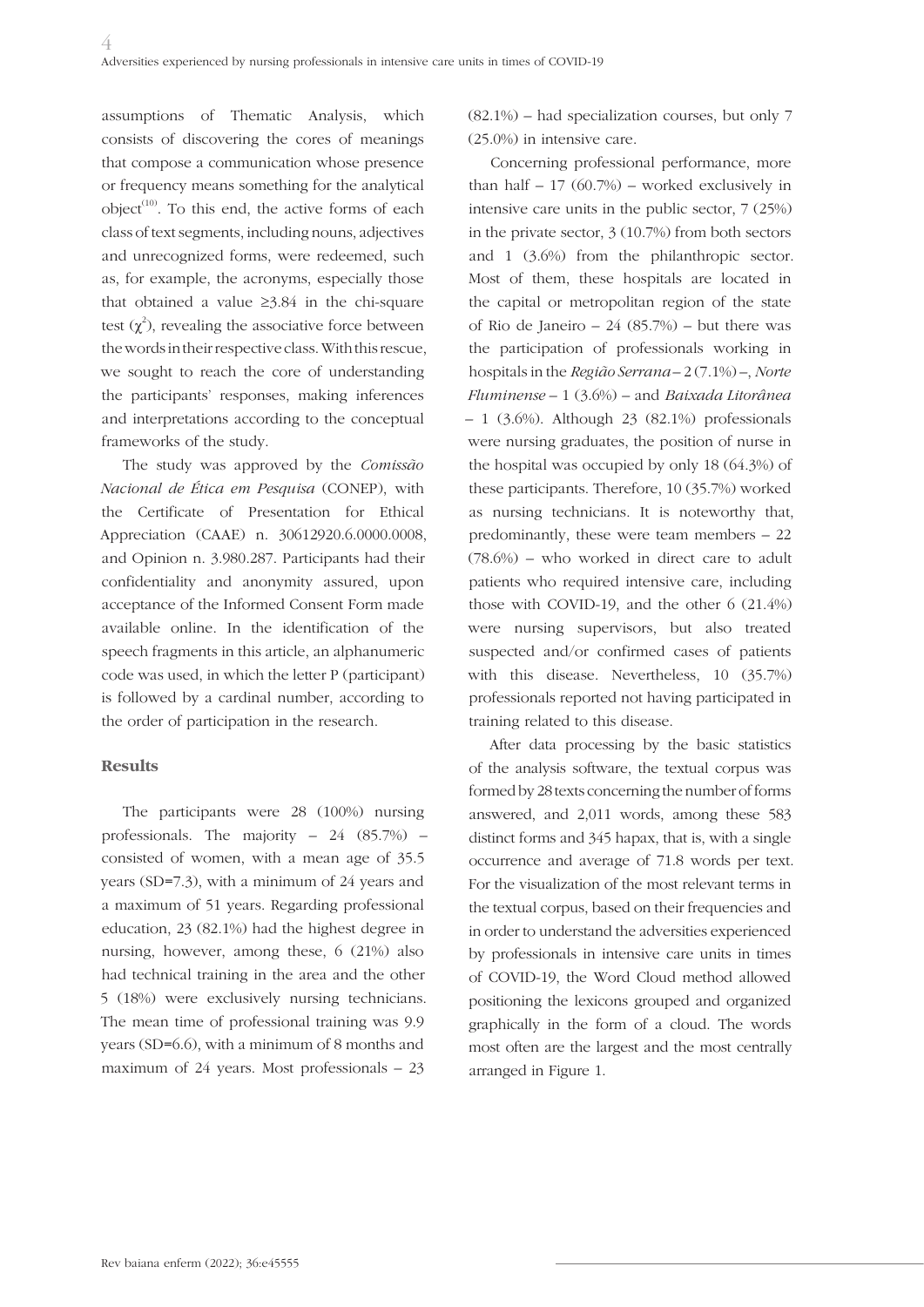#### **Figure 1 –** Word Cloud



Source: Provided by software IRAMUTEQ.

In this directive, the active forms, with recurrence of up to five times that, in the analysis of text segments, were correlated with the adversities under investigation were: PPE (30), professional (29), patient (24), lack  $(21)$ , training  $(21)$ , team  $(18)$ , adequate (15), fear (15), COVID-19 (14), care (12), care (12), nursing (11), work (11), care (10), illness (9), backup (8), ICU (8), difficult  $(8)$ , person  $(8)$ , act  $(7)$ , better  $(7)$ , psychological (7), health (7), support (7), due (6), emotional (7), structure (6), front line (6), material (6), know (6), contaminate (5), give  $(5)$ , sizing  $(5)$ , flow  $(5)$ , hospital  $(5)$ , information (5), personal (5) and safety (5). These shapes will be detailed in the classes.

 Later, in the segmentation of the textual corpus by classes of text segments and their words, the Descending Hierarchical Classification allowed highlighting the central ideas derived from the participants' responses. Thus, hierarchical analysis withheld 63 text segments, classifying 53 of them. Therefore, a utilization of 84.1% was obtained. In addition, it formed three stable classes, that is, three groupings of units of text segments with similar vocabularies and associated with each other. Based on the analysis, the data were organized in a dendrogram (Figure 2) that illustrates the relationships between the classes.





Source: Provided by the software IRAMUTEQ.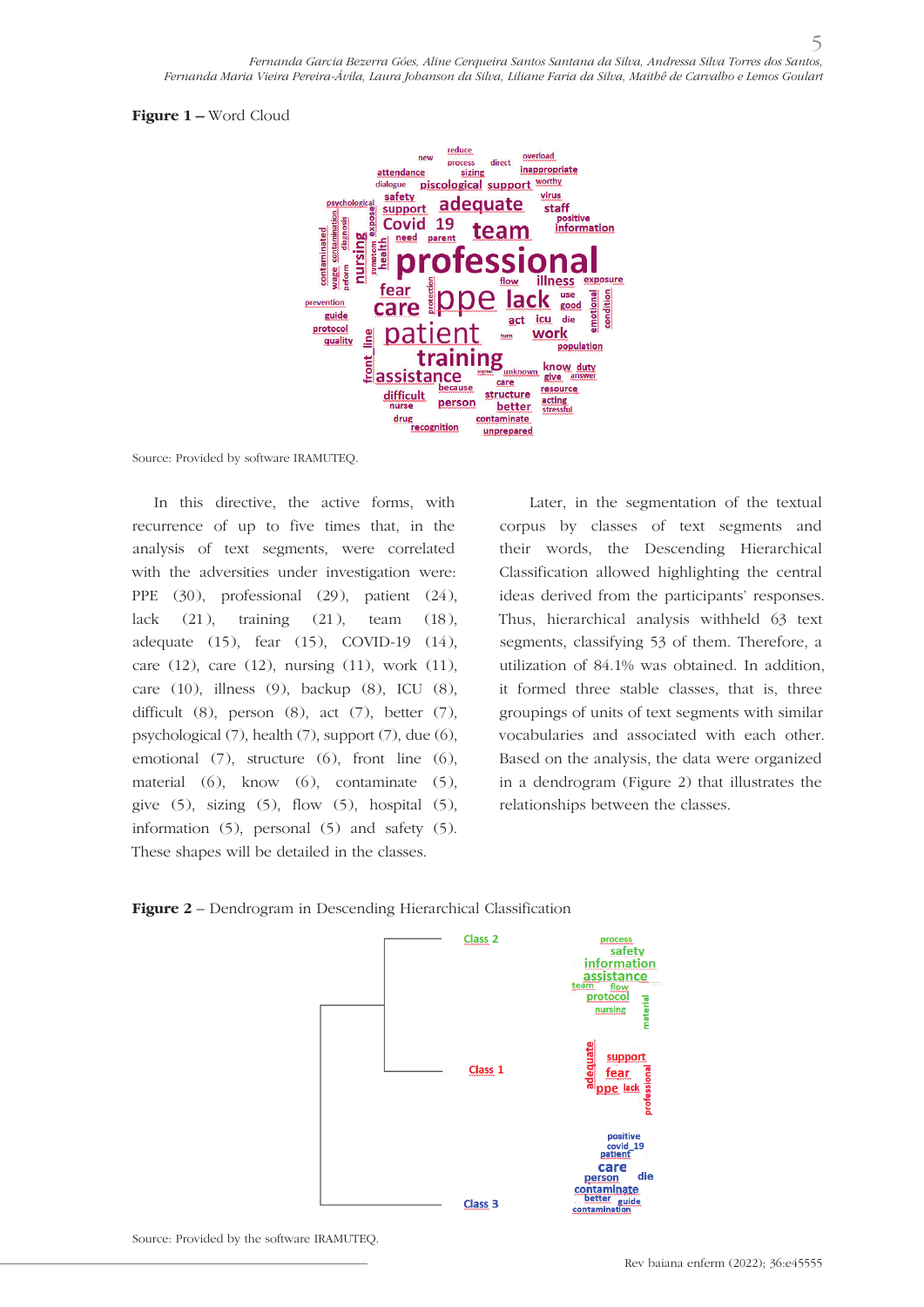In the dendrogram, the textual corpus was divided into two subcorpus. The first was composed of Class 3 in blue (39.6%); the second, by a subdivision, including Class 1 in red (28.3%) and Class 2 in green (32.1%), associated with each other. The classes were analyzed thoroughly, through the assumptions of Thematic Analysis, in order to understand and name each of them, based on their meaning core.

# *Class 1 – Fear of the unknown and lack of personal protective equipment and support for nursing professionals*

Class 1 displays 28.3% of text segments. The active forms that presented Chi<sup>2</sup> ≥3.84 in decreasing order were: fear, PPE, support, lack, adequate and professional. Therefore, the first term pointed to a nodal issue experienced by professionals in coping with COVID-19 in intensive care environments, namely: the fear of the unknown in relation to the new coronavirus, given the uncertainties that persist about it.

*Nursing does not feel prepared to cope with it. I know many who have given up because they are afraid of the unknown.* (P3).

*My ICU* [Intensive Care Center] *specializes in patients diagnosed with COVID-19 who are in serious condition. It is quite difficult, for fear of the unknown.* (P1).

*Fear itself* [...] *I notice intense discomfort, mainly because of the insecurity related to the new, to which it is still little known.* (P24).

Also from the perspective of fear, nursing teams experience the continuous fear of contaminating themselves and their families. This feeling is hindering the care of patients, including through absences and withdrawals from work among employees, which leads to an overload for those who remain.

*There is a feeling of fear, because while we care, we are being careless.* (P6).

*Fear is hindering proper care* [...] *When a colleague calls in fear, because he is feeling some symptom, already warn to stay far, send the leave by WhatsApp, do not even appear here in the next 14 days.* (P22).

*Fear of contaminating family members and work overload due to the absence of sick professionals.* (P1).

Fear is enhanced by the lack of structure and adequate materials, especially Personal Protective Equipment (PPE). Therefore, the professionals pointed to the urgency of having them in sufficient quantity and quality.

*Too much fear and without proper protections, lack of adequate infrastructure and quality PPE* [Personal Protective Equipment]. (P26).

*Dealing with fear and lack of PPE* [Personal Protective Equipment] *adequate in sufficient quantity.* (P4).

*The lack of resources* [...] *on the front line and PPE* [Personal Protective Equipment] *suitable for working.* (P3).

Also in this class, the word support was also relevant, being a demand raised by the participants who wished to have psychological support and emotional support before the difficulties imposed by the new reality, both in the field of physical and mental health. Consequently, the participants indicated the need for this type of backup and support for nursing professionals, especially by managers, to help deal with this crisis, including for professionals already affected by COVID-19.

*I am a nurse at the ICU* [Intensive Care Center] *reserved for patients with COVID-19. It has been really hard. PPE [Personal Protective Equipment] hurts a lot. We went hours without going to the bathroom and without drinking water. The insecurity of contaminating* [...] *Psychological support for the team* [...] *to the professionals.* (P23).

*I am responsible for the night service in an adult coronavirus ICU* [Intensive Care Unit]. *Difficult and with few positive results. Physical and emotional exhaustion shaken by seeing so many young people dying* [...] *Psychological support.* (P27).

*We need PPE* [Personal Protective Equipment]*, but we also need support, answers, humanity, we are co-workers*  [...] We are called to work in a Campaign Hospital, *which they say we are at war and we do not have the least to keep our protection, our proper care, our mental health.* (P22).

# *Class 2 - Lack of flows, protocols, information, materials and team training to promote safe assistance*

Class 2 was composed with 32.1% of the text segments. In this, the active forms that presented Chi<sup>2</sup> ≥3.84 in descending order were: assistance, information, flow, security, protocol, material and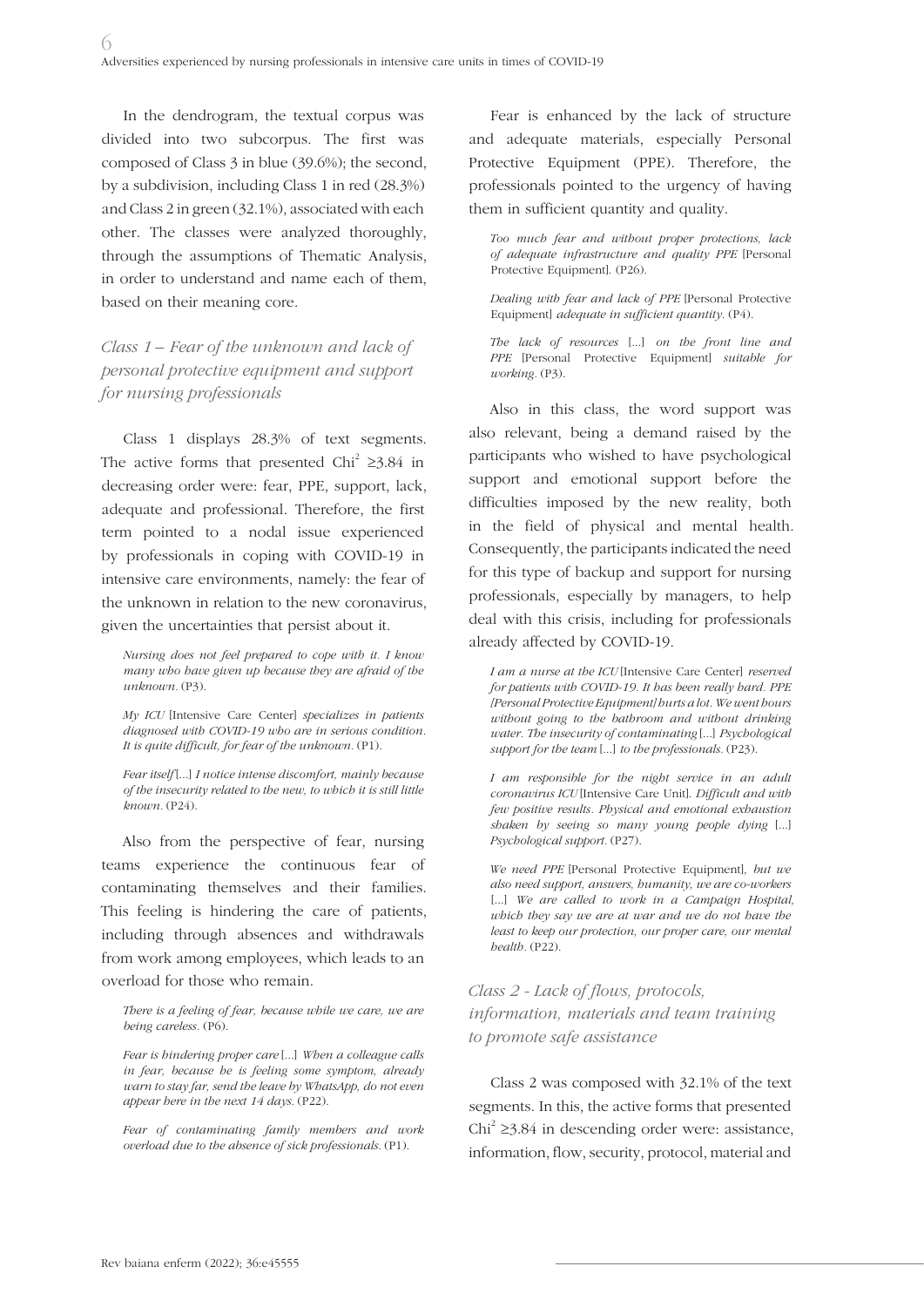team. In this directive, worker mentioned better working conditions in intensive care before the COVID-19 pandemic, through, for example, the lack of care flows and protocols that promoted the safety of all.

*The lack of flow and proper protocols increases the exposure of the professional to avoidable situations* [...] *Minimum protocols and coherent and cohesive flows.* (P22).

*Troubled* [...] *Lack of well-defined protocols in the institution.* (P8).

*Optimized processes, flows and security barriers* [...] *Respect the guidelines of the WHO* [World Health Organization]. *Risk groups should be distanced* [...] *COVID-19 sectors isolated.* (P6).

Nursing professionals also pointed out the lack of information and dialogue between managers, at the level of leadership or direction, with professionals who were on the front line, in direct nursing care to patients in intensive care.

*Provide nursing care to patients with COVID-19 hospitalized in ICU* [Intensive Care Center], *using the nursing process, without forgetting the management of the sector and the team, promoting the safety of all. Complex, for lack of* [...] *better management of the hospital as a whole. The lack of information, protocols and dialogue has made the work difficult. Greater dialogue between direct patient care teams and hospital management* [...] *Dialogue of the leadership with the team.* (P28).

*Lack of information on how to act in COVID-19 cases by nursing management.* (P19).

It is noteworthy, in this class, that the professionals pointed out the lack of equipment and materials, such as respirators, monitors and medications that could ensure adequate care to patients.

*More work material. Respirators that work. Medicines for all patients who need* [...] *Good quality appliances. More dignified care for patients.* (P13).

*The lack of adequate material* [...] *medication and monitor without MBP* [Mean Blood Pressure]*. Improper packaging of materials due to lack of structure* [...] *A balanced team, with flows, responses, medicines and materials available, structure, support.* (P22).

*Improvement of equipment, because we have very small amount, without equipment.* (P19).

Another aspect highlighted by the participants was the lack of constant theoretical and practical training on COVID-19 for the teams, especially regarding the appropriate use of PPE.

*It has been difficult due to lack of training and working conditions.* (P12).

*Training the teams that work with these patients to reduce the chances of infection and cross-contamination. (P3).*

*Training for the use of PPE* [Personal Protective Equipment] *to correctly put on and take off.* (P4).

Finally, regarding the term team, the appropriate personnel dimensioning also presented itself as an important element in the segments of texts added to class 2.

*Proper sizing to reduce work overload.* (P5).

*Increase team sizing and provide the right infrastructure.* (P26).

*Training and proper sizing.* (P28).

*Class 3 - Stress in caring for patients with positive COVID-19, risk of contamination and death and constant need for guidance on preventive measures*

Class 3 displays 39.6% of the text segments, in which the active forms that presented Chi<sup>2</sup> ≥3.84 in descending order were: caring, person, patient, COVID-19, contaminating, better, dying, positive, guiding and contamination. Therefore, it presents textual segments related to the difficulties of caring for patients/people with COVID-19 in the critical care environment by these professionals who are on the front line, which, by itself, represents a great challenge for the participants.

*Direct assistance to patients suspected of COVID-19. We bathe, change the dressing, administer medication, monitor vital signs.* (P3).

*Taking care of the patient, giving my best, easing the patient's suffering as much as possible. Do everything for him to come out of the crisis and recover from his illness.* (P13).

In this sense, the care of patients with COVID-19 in critical condition in intensive care was described as a stressful work from the perspective of nursing professionals who worked directly and continuously in care.

*Take care of the patients in critical condition* [...] *stressful.* (P7).

*I act directly in caring for COVID-19-positive patients* [...] *stressful.* (P20).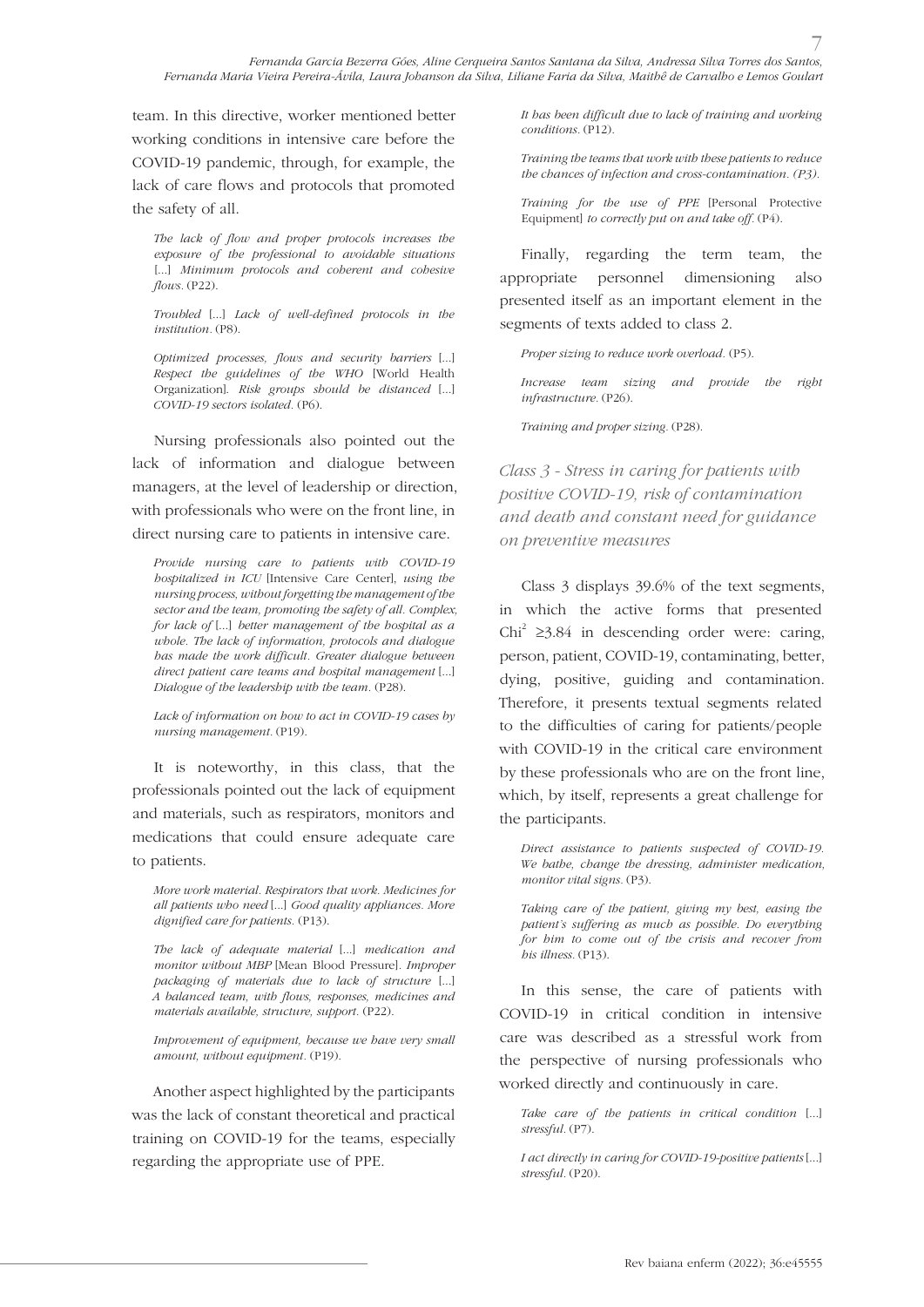*I am a care nurse in the ICU* [Intensive Care Unit] *and do everything I can. It is stressful and tiresome.* (P11).

Besides the stress, there is the tension due to the imminent risk of contamination and death among patients, given the unpredictability of the evolution of the clinical picture, in addition to the risks for the own professionals.

*Acting in an unsafe scenario, taking care of patients who have a completely different course from the same diagnosis of COVID-19* [...] *and not contaminating yourself.* (P6).

*It is scary to see people die and not have much to do. You try to do your best, but no matter how hard you try, the patient's condition doesn't improve. You see him die without being able to prevent* [...] *And no matter what you do, the person ends up evolving into a tube and dying.* (P13).

*Taking care* [...] *tense and trying not to contaminate. That people should believe the reality we are living.* (P16).

In addition to the issues of direct care to the severe patient with COVID-19, nursing professionals also highlighted the constant need for guidance on preventive measures to reduce the transmission of the virus and what to do before the symptomatology of the disease.

*Caring for infected people and sensitizing the population about hand hygiene and care against contamination.* (P2).

*As a professional, my role is to care for and guide patients, visitors and healthcare staff about prevention measures.* (P8).

*At that time, I have been orienting many people about prevention measures and* [...] *what to do in the presence of signs and symptoms.* (P6).

### **Discussion**

Among the adversities experienced by nursing professionals in intensive care units in times of COVID-19, there was emphasis on the fear of the unknown, as well as the lack of personal protective and support equipment. Although nursing professionals, in general, are accustomed to dealing with stressful situations, the pandemic scenario emerged as something new, sometimes chaotic, which directly affected several dimensions, including psychoemotional among workers<sup>(8)</sup>.

Health professionals working in the care of critically patients with COVID-19 are already

directly and continuously exposed to different occupational risks, which were enhanced before the pandemic triggered in 2020. Therefore, they continued to be more vulnerable to physical and psychological illness than the general population. In this argumentative line, a Spanish study, which aimed to explore the impact of care delivery to patients with COVID-19 in the intensive care health team, highlighted distinct psychological, professional and moral damages suffered by these workers, which were potentiated in the second wave of the pandemic, in this country, between August and November 2020. Although more information and protocols were available, the professionals reported becoming increasingly exhausted, causing them to lose the resilience skills they had developed during the first wave, including the deflagration of burnout syndrome<sup>(12)</sup>.

There is significant and evident stress in the nursing team in the context of critical and complex care, especially because they maintain direct contact with infected patients, in addition to experiencing the death of colleagues who became infected. This duality implied the increase in fear of being contaminated with the virus, which corroborated the findings of the present study. In this sense, even though more than one year has elapsed since the beginning of the pandemic, it remains essential to take up strategies that support nursing professionals, working the mental stress experienced by them throughout this process. For example, a Chinese hospital established, as a protocol, a 30-minute meeting with nurses working in areas intended for patients with COVID-19, to sensitize them about adequate equipment and protection resources. Moreover, whenever they felt some discomfort, they were evaluated, and help was provided to meet their demands $^{(13)}$ .

The safety of the frontline workforce should remain a high priority in management and care actions. Thus, periodic training is still crucial regarding the appropriate use of standard precautions and hygiene practices<sup>(6)</sup>, as demanded by the participants. However, the use of PPE in daily care is a problem that has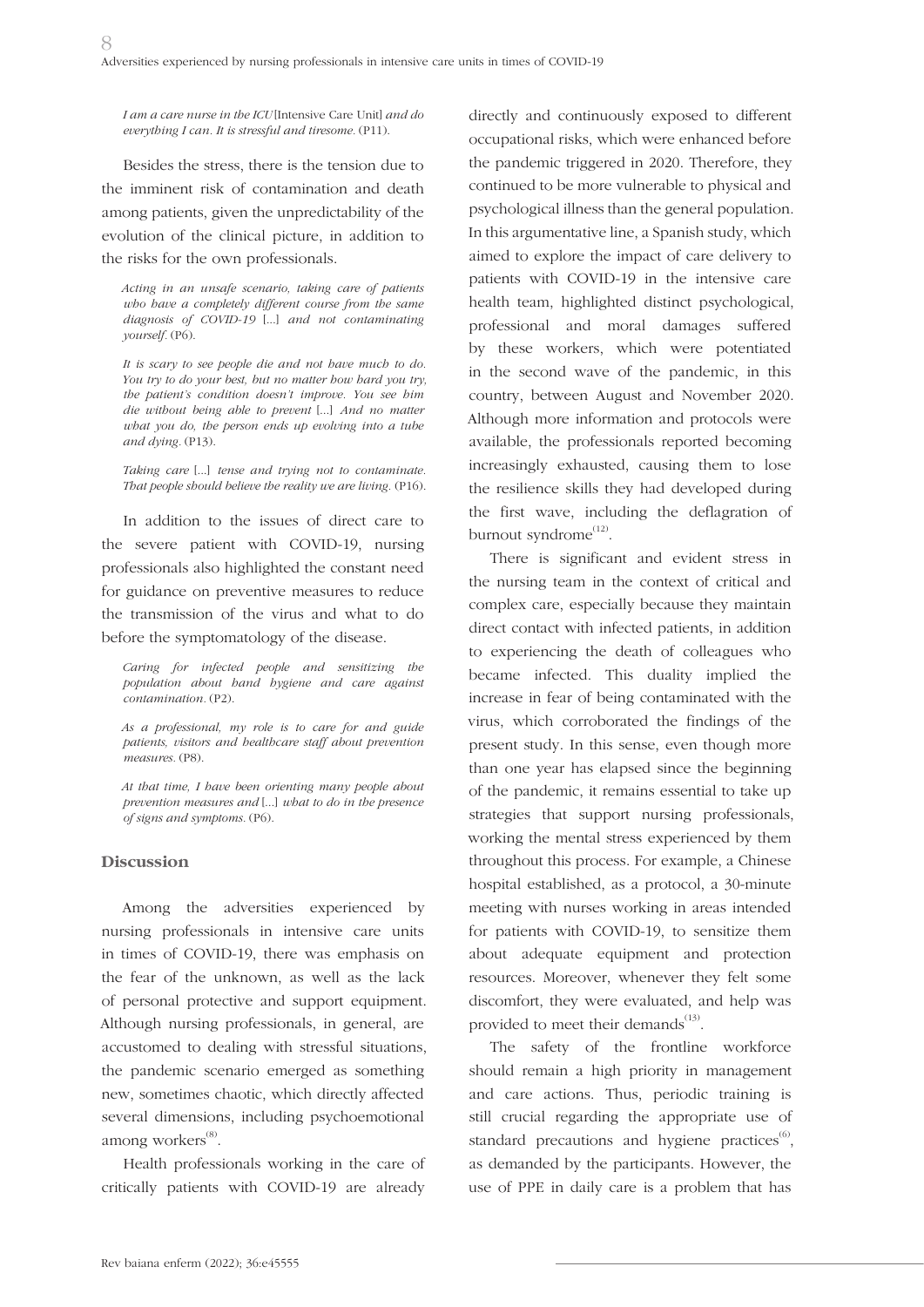been reported since before the COVID- $19^{(14\cdot15)}$ pandemic and has remained in different practice scenarios. However, according to regulatory standard NR32, it is the employer's responsibility to provide protective equipment for professionals during the work activity<sup>(16)</sup>.

To ensure the minimal risk of infection when caring for patients with COVID-19, it is indicated the adoption of standard precautions, especially the use of PPE (goggles or facial protector, N95 mask, gloves, apron and cap), and the frequent hygiene of the hands with antiseptic solution $^{(6)}$ . However, throughout the pandemic, the unavailability of these materials in health care institutions has been observed, leaving professionals more vulnerable to SARS-CoV-2 infection<sup> $(17-18)$ </sup>. The same was found in textual segments of the present investigation, which referred to the scarcity and rationing of PPE.

An integrative literature review on the theme showed that the main form of contagion of COVID-19 among health professionals was the inappropriate use of PPE in their work environments<sup> $(18)$ </sup>. In the same aspect, research conducted in Spanish-speaking countries in Latin America among physicians, nurses and other health professionals, also in the first wave of the pandemic, also identified limited access to PPE, including disposable gloves, disposable surgical masks, disposable aprons, N95 masks and total face masks $^{(19)}$ .

It is therefore stressed that such equipment should not only be purchased in sufficient quality and quantity, but also properly maintained. Furthermore, to overcome the adversities identified herein, effective biosafety measures to prevent this disease should include the restructuring of new routines and operational and clinical flows in the services, the execution of monitoring of health professionals by comprehensive screening and traceability, and the systematic use of training to train teams to deal with this and other highly contagious diseases $^{(18)}$ , envisioning the promotion of safe and quality care for all.

Another finding of the investigation referred to the urgent need for constant updating of

knowledge about the disease, considering that the pandemic is not yet over and uncertainties remain about it. Therefore, to minimize the adversities identified in this study, managers and professionals are expected to continuously seek guidance based on evidence and competent health agencies, as well as on international protocols and guidelines, in order to promote safe care for patients, for themselves, for the team, for families, as well as for the community in general<sup>(20-21)</sup>.

 $\circ$ 

Thus, over time, a more detailed understanding of the disease tends to facilitate the decisionmaking by nurses at crucial moments of clinical practice, through the implementation of more appropriate management and therapeutic interventions<sup> $(22)$ </sup>. This aspect was pointed out in a Spanish study, which found out that, in the second half of 2020, care for patients with COVID-19 was facilitated by increased knowledge about the disease, its transmission and its clinical management $(12)$ .

Still in accordance with the evidence found in the lexicographic analysis, the care of critical patients, who required intensive care during the pandemic, clearly required the acquisition of equipment and materials, such as mechanical ventilators, in addition to the expansion of beds in hospital units<sup> $(23)$ </sup>. In different hospital units in the world and in Brazil, including in the state of Rio de Janeiro, this aspect was an obstacle. This reality was also accompanied by ethical conflicts related to the need to perform a clinical screening for the decision-making of rationing about which patients would be hospitalized and receive vital support, based on age and degree of chronicity or frailty $^{(12)}$ .

The intensive care unit consists of a service of high complexity, in which the concern with suffering, pain and death are already an exhausting situation often experienced by the nursing team. However, the findings showed that, in the midst of the pandemic, the stress generated by caring for patients in severe conditions intensified, both by the complex care itself and by fear of contamination and by the imminent death among patients and colleagues.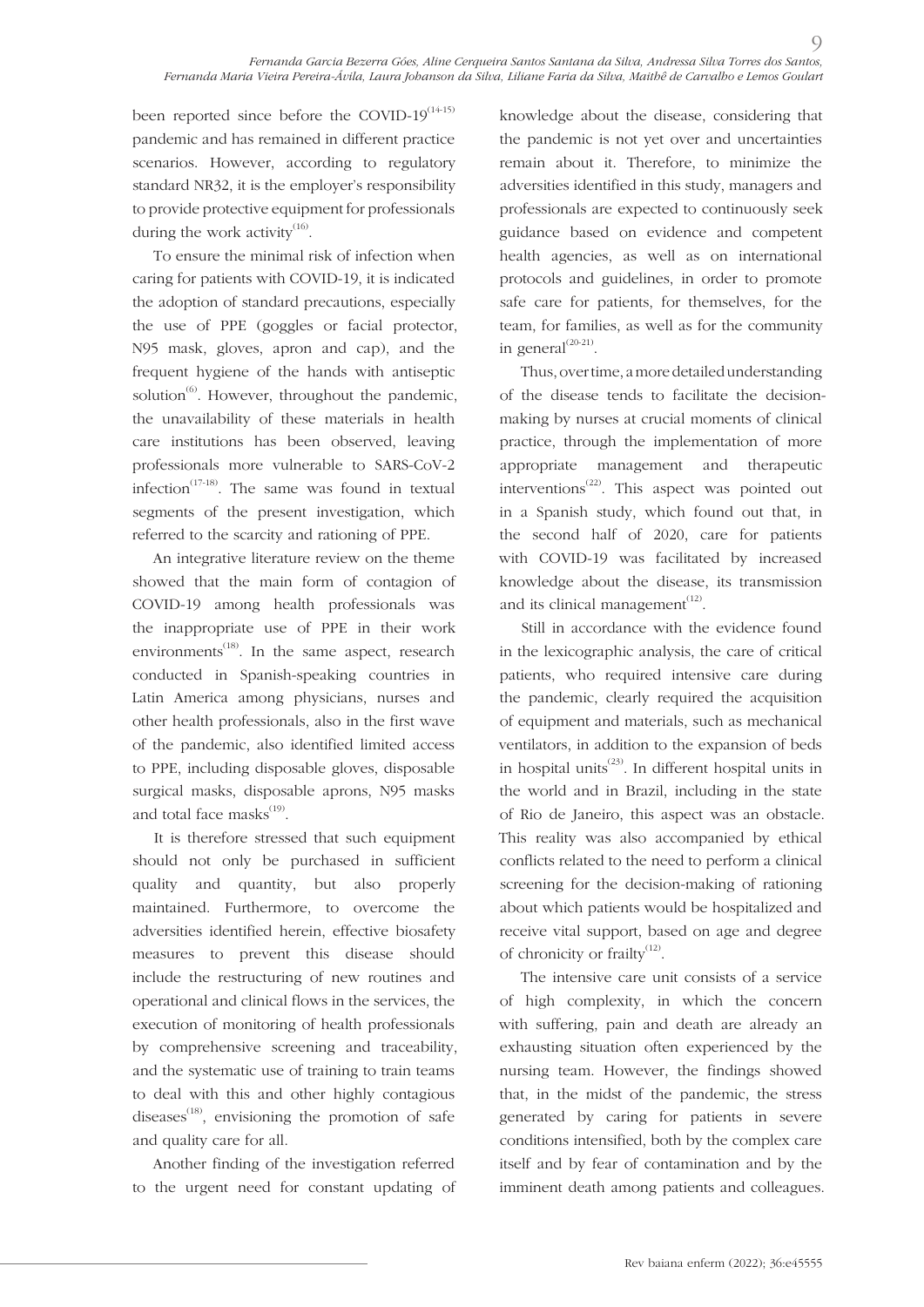This situation, reported by the participants, enhanced the emotional overload that, associated with work factors, sometimes exceeded the resources of nursing professionals, leading them to stress, one of the great consequences of this pandemic. This circumstance is corroborated in a study conducted in Minas Gerais, which detected burnout syndrome in a considerable portion of 25.5% among 94 nursing technicians who worked in the ICU and were on the front line in the COVID-19 pandemic $^{(24)}$ .

Fear and stress among nursing professionals should be considered as predisposing factors to various health problems that affect their daily lives, since they generate physical, psychological and social damage, with numerous individual and family consequences, in addition to harming work activities. This reality imposes the need for timely psychological support and psychiatric treatment, with specialized care for affected professionals<sup>(5)</sup> during and after this pandemic.

The provision of physical and emotional support and guidance on prevention measures, essential for the management of fear and stress caused by work activities<sup> $(25)$ </sup>, both to improve care to patients and professionals, proved to be an important concern of study participants. Thus, an integrative review highlighted some possible coping strategies, such as reduced workload, increased rest period, effective communication, psychological evaluation and maintenance of contact with family members through social networks<sup>(8)</sup>.

The limitations of the study refer to the use of an online form, which led to shorter and more objective responses among participants, and the scarcity of qualitative studies, which limited the discussion of the results. It is emphasized the need for investments in new research with other methodological designs, to expand the knowledge about the subject on screen.

Through the scientific method occurs progress in understanding the real adversities experienced by nursing professionals in intensive care units in times of COVID-19. Thus, it will become possible to strengthen public policies and management and care strategies that promote a reorganization of work processes, with emphasis on the necessary psychoemotional support, in addition to the adequate provision of PPE among workers who are on the front line, in Rio de Janeiro and other Brazilian states, not only in the pandemic period.

## **Final considerations**

The data indicated that the adversities reported by nursing professionals included the lack of knowledge of the disease, the high risk of contamination related to the care of critically ill patients, the constant need for guidance on preventive measures for the team and family members, the finding of deaths of patients and professionals and the lack of personal protective equipment, in the necessary quantity and quality, which together generated fear and stress reactions. In this context of emotional exhaustion, psychological support for the intensivist team has become an imperative need.

Adversities such as the lack of flows, protocols, information and materials, as well as training, denoted the importance of crisis management by managers, with improvements in the forecast and provision of human and material resources, as well as in the establishment of contextualized guidelines, with permanent training processes of the teams.

The adversities evidenced have directly influenced care practice in intensive care, as well as on the psychoemotional health of nursing professionals. They also represent the intensity with which the pandemic reached the high complexity care scenario, aggravating previous difficulties and imposing new confrontations. Thus, actions are still pressing to mitigate adversities and maintenance of biosecurity in this context during and after the pandemic.

## **Collaborations:**

1 – conception, design, analysis and interpretation of data: Fernanda Garcia Bezerra Góes, Aline Cerqueira Santos Santana da Silva, Andressa Silva Torres dos Santos, Fernanda Maria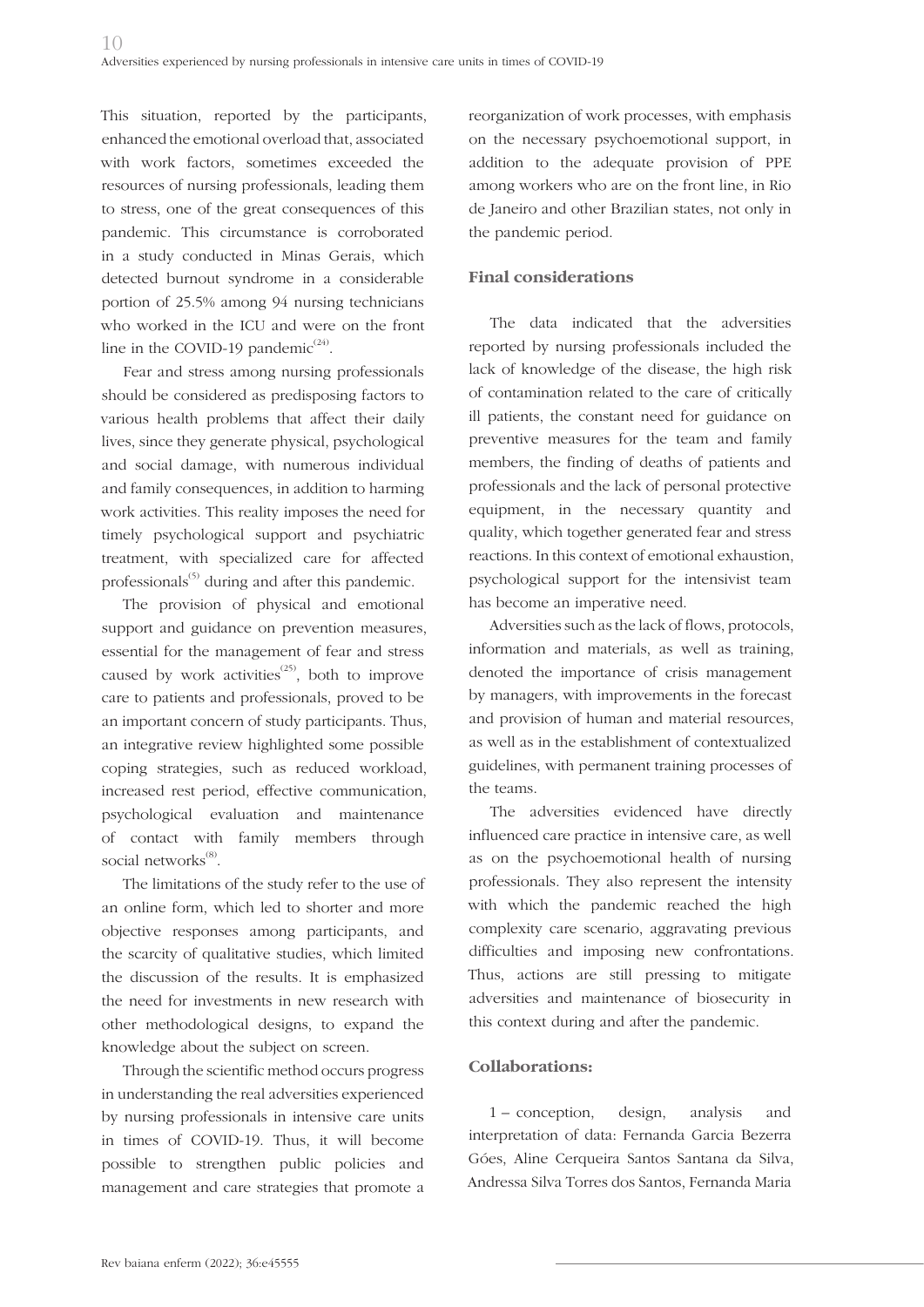Vieira Pereira-Ávila, Laura Johanson da Silva, Liliane Faria da Silva and Maithê de Carvalho and Lemos Goulart;

2 – writing of the article and relevant critical review of the intellectual content: Fernanda Garcia Bezerra Góes, Aline Cerqueira Santos Santana da Silva, Andressa Silva Torres dos Santos, Fernanda Maria Vieira Pereira-Ávila, Laura Johanson da Silva, Liliane Faria da Silva and Maithê de Carvalho and Lemos Goulart;

3 – final approval of the version to be published: Fernanda Garcia Bezerra Góes, Aline Cerqueira Santos Santana da Silva, Andressa Silva Torres dos Santos, Fernanda Maria Vieira Pereira-Ávila, Laura Johanson da Silva, Liliane Faria da Silva and Maithê de Carvalho and Lemos Goulart.

## **References**

- 1. World Health Organization. WHO Coronavirus Disease (COVID-19) dashboard [Internet]. Washington (USA); 2021 [cited 2021 Jul 20]. Available from: https://covid19.who.int/
- 2. Conselho Federal de Enfermagem. Observatório da Enfermagem [Internet]. Brasília (DF); 2021 [cited 2021 Jul 20]. Available from: http:// observatoriodaenfermagem.cofen.gov.br/
- 3. Van Doremalen N, Bushmaker T, Morris DH, Holbrook MG, Gamble A, Williamson BN, et al. Aerosol and Surface Stability of SARS-CoV-2 as Compared with SARS-CoV-1. N Engl J Med. 2020;382(16):1564-7. DOI: 10.1056/NEJMc2004973
- 4. Chen N, Zhou M, Dong X, Qu J, Gong F, Han Y, et al. Epidemiological and clinical characteristics of 99 cases of 2019 novel coronavirus pneumonia in Wuhan, China: a descriptive study. The Lancet. 2020;395(10223):507- 13. DOI: 10.1016/ S0140-6736(20)30211-7
- 5. Smith GD, Ng F, Ho Cheung Li W. COVID-19: Emerging compassion, courage and resilience in the face of misinformation and adversity. J Clin Nurs. 2020;29(9-10):1425-8. DOI: 10.1111/ jocn.15231
- 6. Adams JG, Walls RM. Supporting the Health Care Workforce During the COVID-19 Global Epidemic. JAMA. 2020;323(15):1439-40. DOI: 10.1001/jama.2020.3972
- 7. Cook TM, El-Boghdadly K, McGuire B, McNarry AF, Patel A, Higgs A. Consensus

guidelines for managing the airway in patients with COVID-19: Guidelines from the Difficult Airway Society, the Association of Anaesthetists the Intensive Care Society, the Faculty of Intensive Care Medicine and the Royal College of Anaesthetists. Anaesthesia. 2020;75(6):785-99. DOI: 10.1111/anae.15054

- 8. Barbosa DJ, Gomes MP, Souza FBA, Gomes AMT. Fatores de estresse nos profissionais de enfermagem no combate à pandemia da COVID-19: síntese de evidências. Com Ciências Saúde [Internet]. 2020 [cited 2020 May 24];31(suppl.1):31-47. Available from: http://www.escs.edu.br/revistaccs/index.php/ comunicacaoemcienciasdasaude/article/view/651
- 9. Medeiros EAS. Health professionals fight against COVID-19. Editorial. Acta Paul Enferm. 2020;33:e-EDT20200003. DOI: 10.37689/acta-ape/ 2020edt0003
- 10. Minayo MCS. O desafio do conhecimento: pesquisa qualitativa em saúde. 14a ed. São Paulo (SP): Hucitec; 2014.
- 11. Souza MAR, Wall ML, Thuler ACMC, Lowen IMV, Peres AM. The use of IRAMUTEQ software for data analysis in qualitative research. Rev Esc Enferm USP. 2018;52:e03353. DOI: 10.1590/S1980-220X20170150033533
- 12. Moreno-Mulet C, Sansó N, Carrero-Planells A, López-Deflory C, Galiana L, García-Pazo P, et al. The Impact of the COVID-19 Pandemic on ICU Healthcare Professionals: A Mixed Methods Study. Int J Environ Res Public Health. 2021;18(17):9243. DOI: 10.3390/ijerph18179243
- 13. Huang L, Lin G, Tang L, Yu L, Zhou Z. Special attention to nurses' protection during the COVID-19 epidemic. Crit Care. 2020;24(120):1-3. DOI: 10.1186/s13054-020-2841-7
- 14. Porto JS, Marziale MHP. Reasons and consequences of low adherence to standard precautions by the nursing team. Rev Gaúcha Enferm. 2016;37(2):e57395. DOI: 10.1590/1983- 1447.2016.02.57395
- 15. Bottaro BB, Pereira FMV, Reinato LAF, Canini SRMS, Malaguti-Toffano SE, Gir E. Adherence to standard precautions by nursing professionals: a literature review. Rev enferm UFPE on line. 2016;10(3):1137-42. DOI: 10.5205/ reuol.8702-76273-4-SM.1003201625
- 16. Brasil. Ministério do Trabalho e Emprego. Portaria nº 485, de 11 de novembro de 2005.